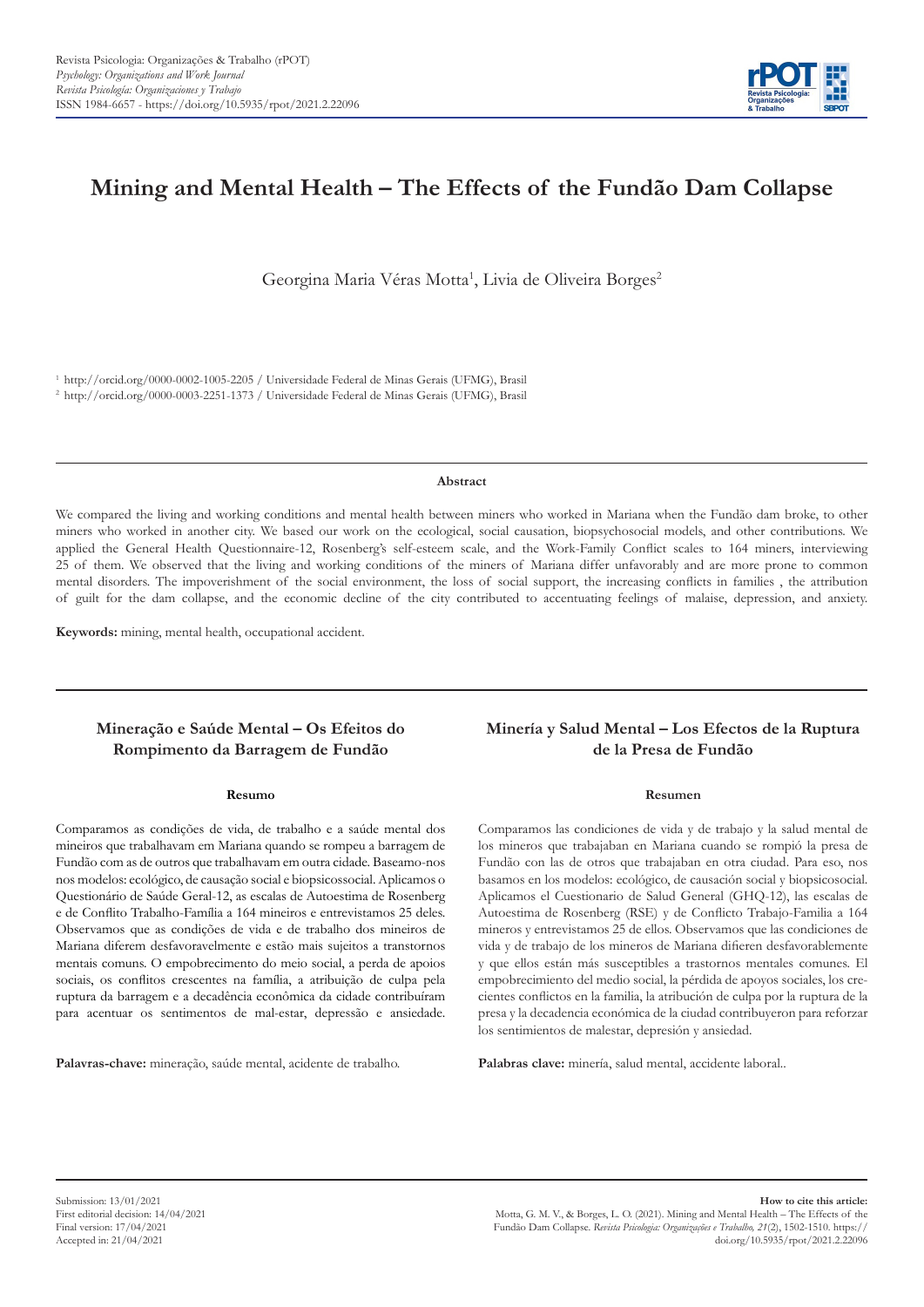Brazil is one of the world's leading exporters of minerals. In the first semester of 2020, the export of iron ore (the second in the world) represented 82% of the country's total mining exports and 9.3% of Brazilian exports (Brasil, 2020b). In this period, the state of Minas Gerais (MG) ranked second (38%) in the Royalties for the Exploitation of Mineral Resources, (CFEM, Financial Compensation for the Exploration of Mineral Resources). According to the Instituto Brasileiro de Mineração (IBRAM, 2020) in 2019, it was the state with the highest percentage (31.6%) of direct jobs in mining (62,667 workers), about three and a half times the number of jobs in the mineral processing industry and up to eleven times the number of direct workers in the production chain. Therefore, mining is a relevant activity that generates jobs in the state. It has a mean income of BRL 3,438.44, which is above the Brazilian mean, BRL 1,638.33 (Brasil, 2020a).

However, this economic performance contrasts with physical illnesses and psychological suffering related to mining work (Minayo, 2004; Moulin & Moraes, 2010; Parreiras, 2017; Seaton, Bottorff, Oliffe, Medhurst, & DeLeenheer, 2019). This situation is probably accentuated among the miners of the city of Mariana (MG), Brazil, after the collapse of the Fundão tailings dam, on November 5, 2015. It destroyed the district of Bento Rodrigues (Mariana), caused 19 deaths, injured 256 people, and damaged 33 cities, in the 700 km course that the 34,000,000 m3 of mining tailings traveled toward the Atlantic Ocean (Azevedo & Freitas 2019; Santos & Wanderley, 2016). Studies after the collapse, such as the ones carried out by Azevedo and Freitas (2019), and Motta and Borges (submitted), found the existence of psychic changes and low prevalence of psychological well-being among these miners. We asked if these sufferings are specific to the miners who experienced such an event.

We then carried out this study with the objective of comparing miners who worked in Mariana when the dam broke with others who worked in another city, in terms of working and living conditions, as well as mental health. For the second city – Conceição do Mato Dentro (CMD) – mining was also an important sector of its economy. Both cities are in the state of Minas Gerais and were founded in the Brazilian colonial period as a result of gold mining (Dias & Oliveira, 2018; Rosa, 2019).

The first city, Mariana, is in a region known as the iron quadrilateral, a place of economic and social relevance. In 2017, its GDP per capita was BRL 48,407.28 (IBGE, 2020). It reduced its municipal tax collection in 2017 (BRL 40.7 million) compared to 2013 (BRL 89.6 million), attributing such CFEM reduction to the crisis that followed the Fundão dam collapse (Prefeitura Municipal de Mariana, 2019). The second, CMD, is located in the Serra do Espinhaço. In 2017, it registered a GDP per capita of BRL 44,742.28 (IBGE, 2020), which possibly increased, given its growing mining production since, in 2020, it was the city with the highest quarterly CFEM collection in the state and the third in Brazil (Brasil, 2020b).

## **Mental Health and Work: Theoretical Framework**

The definition of health has evolved from its conception as the absence of interrelationship between the biological and psychic and social events (Melo, Cavalcante, & Façanha, 2019) to the positive concept – a complete physical, mental, and social wellbeing – and not consisting only of the absence of illnesses. The latter, proposed by the World Health Organization in 1948 (WHO, 2006), broke the paradigm of the health-illness opposition, introduced psychic and social aspects, and proposed an integral view of the human being. However, there are difficulties in applying it due to its breadth and lack of measurable indicators (Benavides, Ruiz-Frutos, & Garcia, 2004).

Consequently, we incorporated contributions from authors (such as Batistella, 2007; Benavides, Declós, & Serra, 2018a; Benavides et al., 2004; Canguilhem, 2009) to the WHO concept that recognize the involvement of individuals in the process of illness, prevention, and treatment, as well as the State's responsibility in developing public policies. They approach health as being multi-dimensional and dynamic, influenced by sociocultural, environmental, and economic factors, enabling the development of measurable indicators, considering living and working conditions as antecedents (Batistella, 2007; Benavides, Declós & Serra, 2018b; Canguilhem, 2009; Llosa-Fernandes, Menéndez-Espina, Agulló-Tomás, & Rodríguez-Suárez, 2018; Melo et al., 2019; Mirowsky & Ross, 1989; Warr, 1987).

Compatible with this conception of health and work, F. R. C. Fernandes, Araújo, and Olivieri (2014), focusing on the mining sector, signaled the potential of contamination by dangerous substances, heavy metals, and radioactive substances, the socioeconomic impacts (e.g., increase in violence) and environmental issues, such as water, soil, and air pollution and the collapse of dams. Such risks affect different types of populations, including traditional communities. Parreiras (2017), in turn, warned of health problems for miners due to exposure to physical, chemical, and fire and explosion risks, accidents, and factors resulting from the organization and work processes. These injuries are not independent of psychological suffering and illness (Ansoleaga & Toro, 2010; Minayo, 2004; Moulin & Moraes, 2010; Motta & Borges, submitted). Seaton et al. (2019) considered the presence of a culture of toxic masculinity, presuming this kind of work as a hard one and, at the same time, rejecting the expression of stress or mental health problems.

These mining characteristics are antecedent aspects in explanatory mental health models, namely: ecological, social causation, and biopsychosocial models. Warr (1987), when proposing the ecological model, contemplated the positive conception of health, describing mental health in five dimensions:

a) Affective well-being, resulting from the relationship/ combination of pleasure and excitement.

b) Personal competence, related to the person's ability to deal with environmental pressures and solve problems.

c) Autonomy, defined by the person's ability to deal with the influences of the environment and develop their own opinions and actions.

d) Aspiration, related to the person's interest and involvement with the environment and in establishing goals and means to achieve them.

e) Integrated functioning, defined by the balance and/or conflict between the functioning of different social roles (work and/or employment, leisure, and family relationships).

According to Warr (1987), self-esteem reflects the assessment of indicators of competence, autonomy, and aspiration, as these are feelings that jointly self-direct contribute to an opinion about oneself (self-esteem). The environment influences mental health dimensions from nine aspects: opportunity to exercise control over the environment, opportunity for skill use, externally generated goals, variety of tasks and/or activities, environmental clarity (information), availability of money, physical security, opportunity for interpersonal contact, and valued social position. Individual differences, such as personal and/or social values and skills, intrinsically related to the work content, can mediate the influences of the environment.

Mirowsky & Ross (1989) assumed that differences in social position (related to income, educational level, gender, race, ethnicity, and marital status) contribute to the process of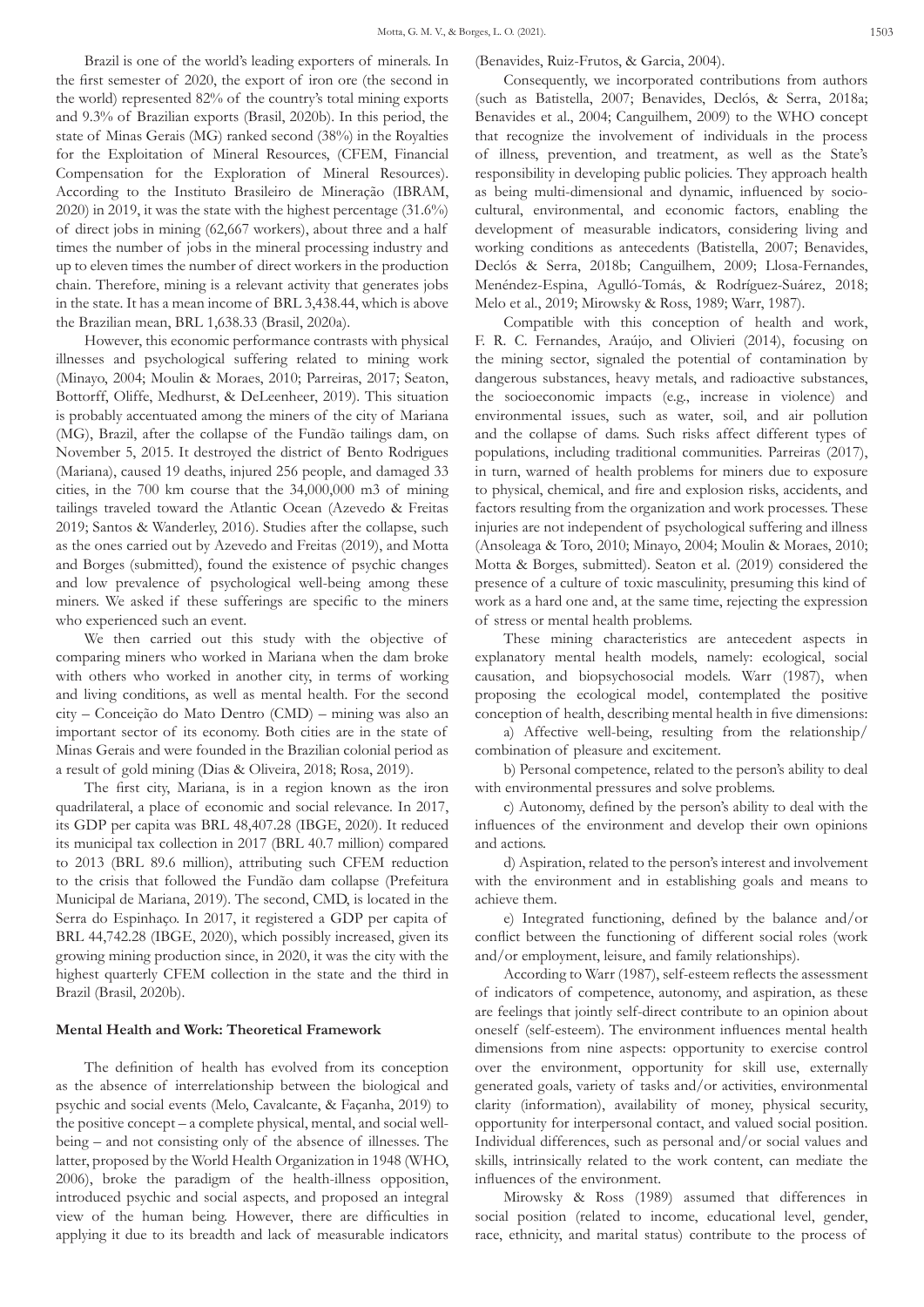elaborating beliefs and valuing assumptions about society and human relations. Three core aspects influence individual and social malaise patterns, namely:

a) Alienation, seen as a rupture in social identity, is expressed in five basic types: impotence (an objective impossibility in reaching personal goals), self-estrangement (perception of third parties controlling their thoughts, actions, and experiences), isolation (distance from the social interaction), the lack of meaning (unknowable perception of the world and the purpose of life), and the lack of norms (rejection of social patterns of behavior).

b) Authoritarianism, the perception of the world limited to the values of individuals' personal networks, considered as universal and unique, above any other, regardless of time, place, and situation.

c) Inequality, characterized by the power gap in relationships, favors social injustices and generates anxieties such as violence and guilt linked to the perception of being a victim or exploiter.

Mirowsky and Ross (1989) treated these aspects as links between objective social conditions and subjective suffering. It converges to the ecological model of Warr (1987), among other aspects, for explaining health from the relationship between people and the social environment and for including the social position among the environmental factors.

In the biopsychosocial model, Marchand and Durand (2011) incorporated, among the antecedent variables of mental health, work and its conditions, the family, and community aspects. They also signaled the moderating and controlling role of aspects such as: psychosocial conditions (gender, life cycle, stressful vital events, and psychic traits), economic variables (related to the company and the markets), and unionization. However, like Martín (2010), despite contributing to the recognition of the nexus between work and health, covering the mental health background aspects of different levels of analysis, from individual to societal, they considered only changes or psychic disorders as health indicators. Such models apprehend distinct and complementary aspects of the relationship between mental health and work and, as a whole, expand the possibility of analysis.

#### **Method**

We structured the research into two complementary strategies: 1) mapping the workers' mental health conditions at the time of the research, through structured questionnaires; 2) understanding the workers' perception about the impacts experienced at work and in their lives by the Fundão dam collapse, using semi-structured interviews. We performed field activities in two periods: the first from August to September 2018, in Mariana, and the second from April to May 2019, in CMD.

#### **Participants**

A total of 163 mining workers answered a questionnaire, 109 individuals (102 men and seven women) working in Mariana at the time of the Fundão dam collapse and 54 (44 men and 10 women) working in CMD. The sample had a mean age of 39 years old  $(SD = 10.4)$  and 13.4 years  $(SD = 3.6)$  of formal education, with 12.3% still studying. The mean time in the current activity was 26.4 months (*SD* = 46.4), and 79.0 months (*SD* = 82.7) in their previous professional activities. Regarding their current professional activities, 57% declared to be working in mining activities and 11.7%, other activities. The remaining participants were self-employed (8.6%), informal workers (9.8%), while others had retired (5.5%) or were unemployed (7.4%).

Regarding their previous professional activities, 84.6%

declared themselves to be miners, 1.2% self-employed, 13.5% in other activities, and 0.6% unemployed. Regarding marital status, 67.5% of participants were married or living in a stable relationship, 63.7% had children, and 72.9% had dependents.

We interviewed 25 workers from the total number of participants (24 men and one woman), including 15 workers from the company that owns the Fundão dam and four miners from CMD. Regarding age, two were under 30 years old, 23 were between 31 and 50 years old, and four were over 51 years old. Regarding marital status, 16 were married, five participants were in a stable union, and four were single or separated. Seven had worked in mining activities for five years, six had worked between 6 and 10 years, five between 11 and 20 years, two between 21 and 30 years, and five for over 30 years. Among the interviewees, 15 were born in Mariana or in the region, seven in other locations, two in another state, and one considered himself as being born in Mariana. Concerning the last positions held in the mining sector, 14 were in medium-rank operational positions (such as mobile equipment operators, belt operators, mechanics), three in technical operational positions (as pipeline station technicians, industrial maintenance technicians, physical laboratory technicians), and eight worked in administration (as storekeepers, team leaders). During the survey period, fifteen of them were employed in mining, six in other activities, six were unemployed, and two were performing informal activities.

#### **Instruments**

**Structured questionnaires.** To understand the participants' mental health conditions, we chose questionnaires based on the mental health indicators of Warr's model (1987) and included a measure of psychic disorders, considering studies by other authors (e.g., C. Fernandes & Pereira, 2016; Kotera, Green, & Sheffield, 2019; Marchand & Durand, 2011; Martín, 2010; Palma Contreras, Ahumada Muñoz, & Ansoleaga Moreno, 2018; Rabelo, Silva, & Lima, 2018; Seaton et al., 2019). We applied the following questionnaires:

a) General Health Questionnaire-12 (GHQ-12), used to measure common mental disorders and function as an inverted measure of affective well-being. Created in 1972 by Goldberg, it is recommended for screening cases (Sá Junior & Wang, 2016), reputable in epidemiological research (Banks et al., 1980; Borges & Argolo, 2002). We used the unifactorial solution of the occupational use version (Borges & Argolo, 2002), whose answers range from 1 to 4.

b) Rosenberg's Self-esteem Scale (RSES) to analyze selfesteem for, according to Warr (1987) indicators of competence, autonomy, and aspiration are interdependent and synthesized by self-esteem. We used the version adapted by Hutz and Zanon (2011), a one-dimensional measure, with ten items related to feelings about oneself, positive (self-esteem) or negative (depreciation), whose answers vary from 1 to 4.

c) Work-Family Conflict Scale to estimate the Work to Family Interference (WFI) and Family to Work Interference (FWI), that is, mutual impacts between the roles played in family and work situations, as we consider them as indicative of integrated functioning (Warr, 1987). Netemeyer, Boles, and McMurrianem created this scale in 1996. Aguiar and Bastos (2013) translated and adapted it for use in Brazil. It provides answers according to a Likert scale, ranging from 1 to 6.

**Interview script.** The semi-structured script covered 22 questions, about: 1) the living and working conditions in the cities where these mining companies were operating; 2) the worker's experience of a breaking dam and its impacts on work and life;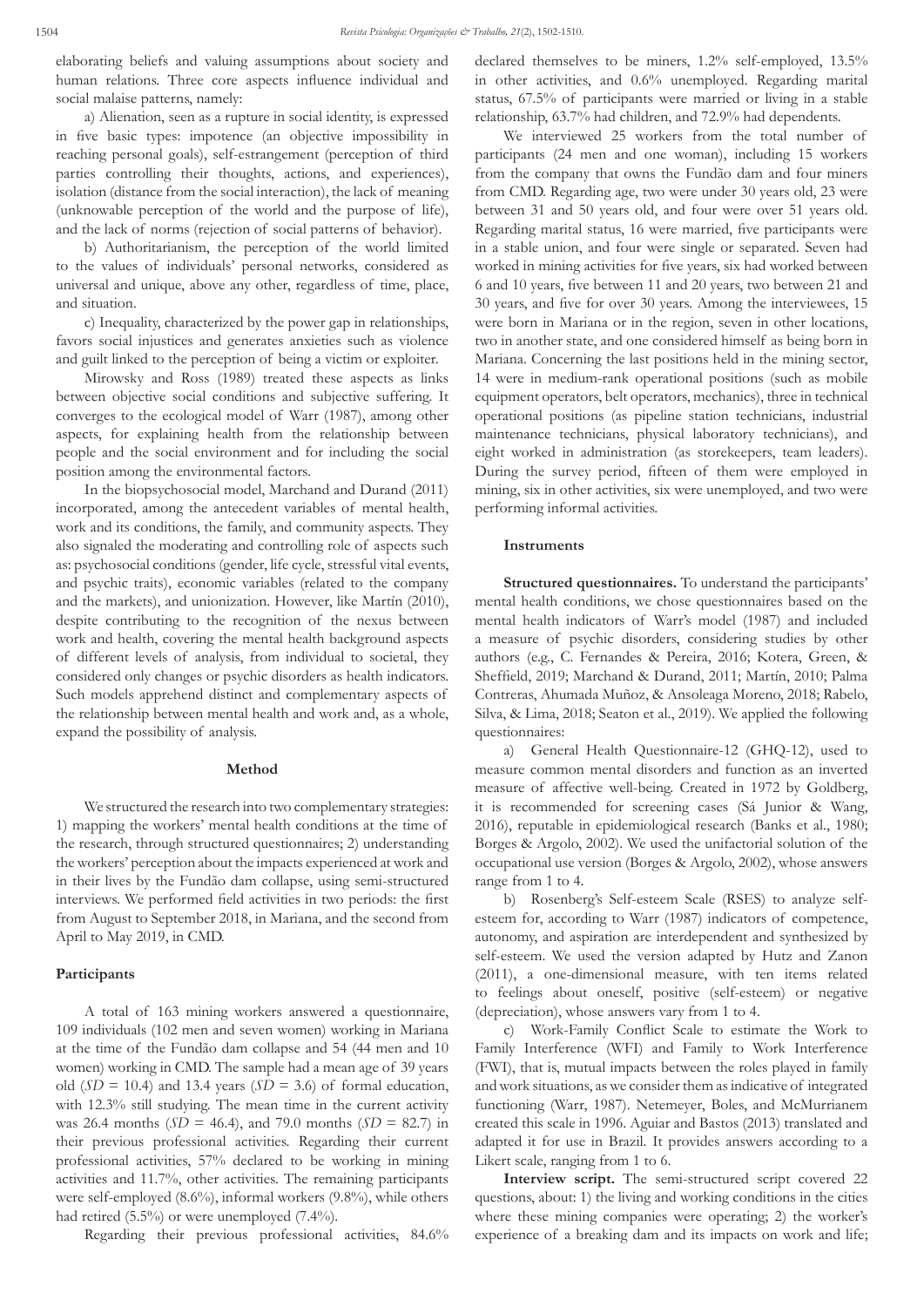3) the psychosocial context and its repercussions on work, health, and life expectations. The script and the development of the interviews were guided by Warr's health indicators (1987) and the environmental aspects of the previously mentioned models.

### **Data Collection Procedures And Ethical Considerations**

After the dissemination of the survey in the electronic media of mining unions, we applied the questionnaires and conducted individual interviews. We applied both techniques, under voluntary authorization of each participant in this research, with care to maintain his/her anonymity. In Mariana, we performed them in the unions' office: the Metabase Mariana Syndicate and the Metabase Inconfidentes Syndicate. In CMD, we adopted the snowball technique to access workers and the participants chose the locations of the activities.

We recorded the answers to the questionnaires in a palmtoplike computer (Pocket PC), compatible with the Statistical Package for Social Science (SPSS) software, which we used to estimate the scores of all factors of the scales, for the statistical analyzes of sample characterization and the others necessary to reach the research objective.

We recorded the interviews under the authorization of each participant, and transcribe them in full. In the literal excerpts we used in the presentation of the results, we removed any details that would allow the identification of the participant and used the letter "I" (interviewee) followed by the assigned number. For analysis, we adopted Minayo's (2014) orientation of articulating categorical content analysis (Bardin, 2011) with hermeneutic-dialectical reflection, aiming to simultaneously contemplate the historicity of the identified meanings, ruptures, and contradictions.

#### **Data Analysis Procedures**

To organize the material and the codifications, we used the QDA Miner software. We started with floating reading (Bardin, 2011; Turato, 2003), understanding the characteristics that would allow us to outline the categories and define the analysis corpus (Turato, 2003), and identifying the nuclei of meaning (Bardin, 2011). We gathered these groups in more synthetic categories, trying to understand the historical meanings and contextualize them with the results of the questionnaires, the documentary information, and the specialized literature.

#### **Results**

#### **Result of the Interviews**

We organized the results of the interviews as addressed in the script, the contextualization of living and working conditions in both cities, the experience of a breaking dam, the psychosocial context, and the repercussions on work, health, and life.

**Living and working conditions in the cities of CMD and Mariana.** The CMD office is small, "I liked the city (...) I am from a small city in Bahia, right? (...) It reminded me of (...) the city I used to live in (...) (I23). According to this participant "CMD has the advantage of being the cradle of tourism in the state of Minas Gerais, with several waterfalls (...) The Tabuleiro waterfall, (...) One of the largest in Brazil (...) they don't explore this part here" (I25). Another reported: "I always heard my father's stories (...) People here are suffering, they were always exploited (...) practically slave labor (...) In exchange for food, clothes" (I26).

Some participants stated that the company contributed to the development of the city: "I think what really came to have an impact, economically, was the company. (...). Apart from mining we have small jobs, some stores, that sort of thing (...) practically, mining is what maintains the whole region" (I25). An interviewee highlighted "people (...) who had their first job (...) first car (....) built houses because of mining" (I23). Another interviewee, however, pointed out deficiencies "Leisure, health, education also have some difficulties (...) some things are lacking, do you get it?" and comments "today I have some difficulties here, in being here alone, without my family because of that" (I24).

Despite the benefits, a participant acknowledged the negative impacts of mining: "Mining, it is really (...) like many others, like livestock and everything has deforestation, there is a lot. (...). Progress has a price, right? " (I23). And another signaled that there is a conflict with the population: "the population accepting and knowing that mining is a way of exploitation (...) It is an inheritance from gold mining, which we used to have, from charcoal, (...) wood". And added: "I think that putting the mining companies together with people, and having this information more aligned, I think it could be much better" (I26). They affirmed the responsibility for inspection by the government to prevent further damage: "We have agencies that control this, right? We have laws to comply with" (I23). Another participant adds: "I think that every inspection (...) Is an inspection ... by surprise" (I26).

Mariana, according to an interviewee, is "a very old, beautiful, a historic city and ... that has always survived, right ... with more resources from mining itself" (I1). Another participant stated: "a very prosperous region of employment since my childhood" (I5). According to an interviewee "the city used to be full of people from other cities, sometimes from other states" (I16). Currently they are experiencing the opposite, due to the dam collapse, according to a participant: "today the city is a chaos (...) Of unemployment, due to the basic conditions that we do not have ... (...) A lot of unemployment, violence has increased a lot (...) in this precarious situation "(I17).

In both cities, the contractual and legal conditions practiced by the mining companies were similar. The company in CMD and the owner of the Fundão subsidiary adopted the Brazilian private contracting regime, the Consolidação das Leis do Trabalho (Consolidation of Labor Laws), with Profit and Results Sharing (PRS), the workers' right to a share of the economic result (Brasil, 2000). They encouraged people to study, as the Mariana participants reported: "it [the company] paid up to 80% of our studies" (I10), and "let's move, let's grow" (I21). Similarly, a CMD participant commented on the intention of the employing company: "they wanted us to study, to go to college (...) always specializing (...) to facilitate our growth within the company" (I23).

Regarding the benefits provided to their workers, there were similarities. Both provided health care (medical and dental), free of charge, to the interviewees. However, only the Mariana workers reported additional benefits during the Christmas holidays or the existence of a credit cooperative, job stability and the incentive to an extended career (Motta & Borges, submitted).

The mining processes were similar. Both companies adopted standard operating procedures. The two groups considered shift work uncomfortable, by to physical complaints: "there is fatigue, tiredness. As we work shift after shift, we change our lifestyle all the time", and for hindering social and family relationships as interviewed: "I could be spending time with my family, son (...) you can't, you have to be sleeping, to get ready for the night shift" (I24).

Both groups reported that mining is a high-risk activity, "level 4 risk" (I15), according to the miner: "There is a matter of risk, yes, we cannot hide it. But there we take our measures (...) To minimize or even eliminate the risk during work" (I23).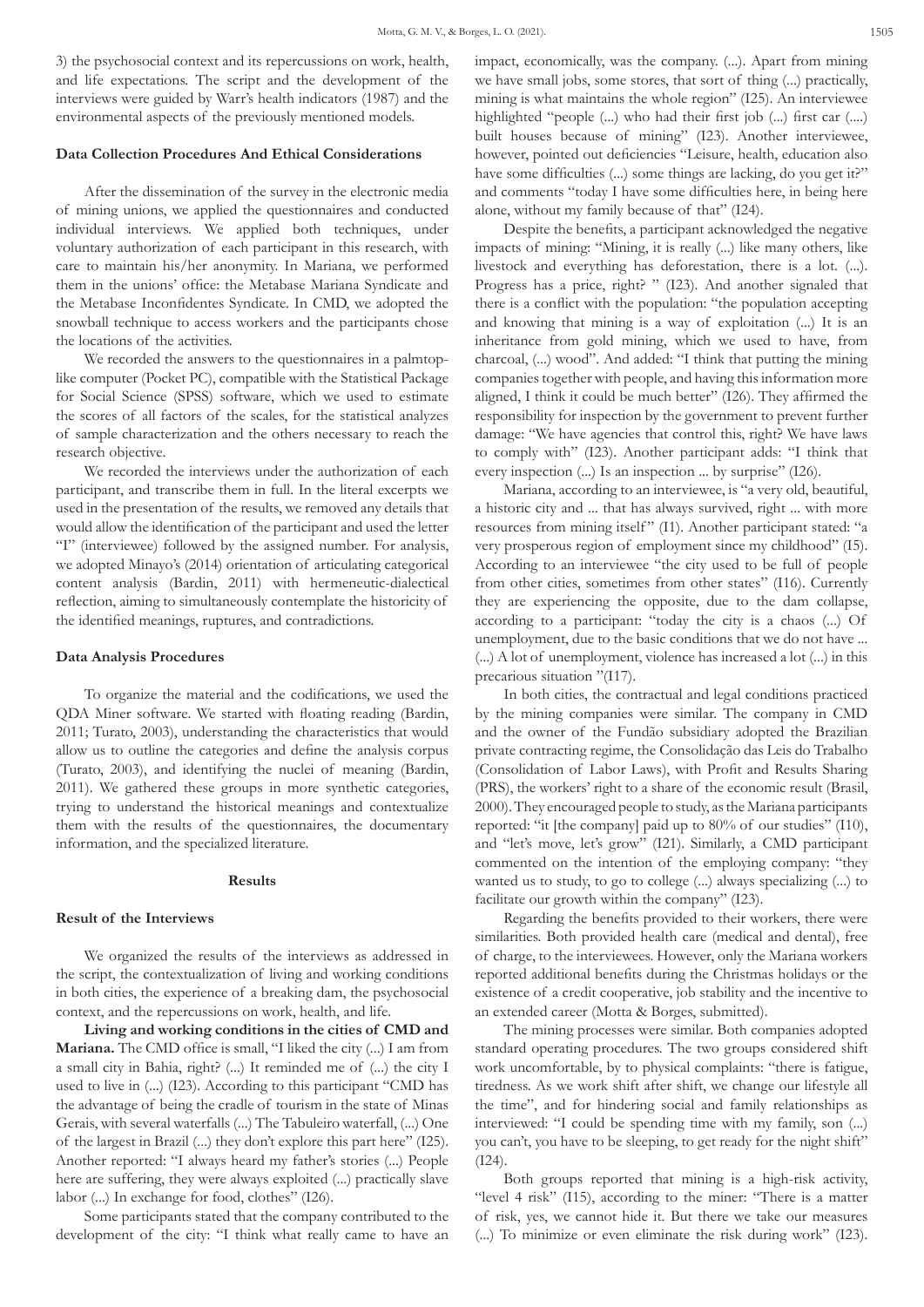They mentioned the rigid safety system at work - the golden rule, according to respondents, noncompliance to it caused them to get fired: "They were fired because of that" (E3) and "this person was invited to leave because the rule is: better one person, alive, out there, than a fatality within the company" (I25).

In both periods of the survey, the workers reported pressure to produce and its increase on certain occasions: "There are times when the pressure is enormous. Because we have, we have goals, we have numbers to meet, right? The company has targets to meet, monthly, yearly" (I24), and noted its harmful effects: "if they charge us too much, the risk of an accident increases, and the psychological pressure, fatigue, the mental aspect of the workers will be affected" (I25). A Mariana participant reported: "in a little while everything hurt me, my production fell, I said I was not feeling alright" (I14).

However, workers from both cities did not associate the production requirement with the management style. They consider it satisfactory: "Great! Nothing to complain about" (I25). On the contrary, the Mariana group interviewees reported illnesses, attributed to the process of their activities: "it is an occupational illness, just like the doctor said: this is a chronic illness" (I20). Such report contrasted with the ones of the CMD participants who did not mention them.

**The different experiences of the Fundão dam collapse.** Regarding the collapse, the participants of the Mariana group actively experienced it. At the time, some were working, others were starting their working day, or preparing to leave their homes. In addition to the impacts generated, victimizing co-workers and family members, there were those who attributed responsibility: "You killed more than thirty people" (I12). The participants also reported feelings of surprise and indignation "it cannot have happened, because I even (...) up until the last minute I spoke like this… a lie, I defended [company name] for any reason. Then, until I tasted it, I was still working for [company name]" (I12).

In addition to these constraints, there were changes in the work routine; some interviewees were designated, without any training, to help victims. The company changed its management policies and adopted measures to reduce costs: paid leave in 2015, followed by collective vacation, and a new period of paid leave in 2016, three periods of contract suspension (between 2016 and 2018), Voluntary Resignation (VRP) and Involuntary Resignation (IRP) Programs. Without the intermediation of managements, who pressured workers to adhere to the VRP, uncertainty and insecurity made interpersonal relationships tense: "we think, right, for a company, will it keep me, or will it keep the other one? (...) another person who (...) is more qualified. Not that we are not, right? " (I13). These actions resulted in a significant increase in unemployment in Mariana, the difficulty of participants returning to the job market, making their projects unfeasible: "Wow, terrible, today, today (...) It is very uncertain" (I14), and it's making people suffer: "Ah, depressed "(I15).

The interviews of the CMD participants took place about three months after the collapse of another dam, the Córrego do Feijão dam in January 2019, in which 272 people died (Assembleia Legislativa do Estado de Minas Gerais, 2019). Due to the severity, among other aspects, the participants referred to that accident: "I was going to get a 16-hour shift (...) So we go to work a little, like this, more shaken, right?" (I25). Another participant expressed "And not to mention that they are our colleagues (...). It could have been with me (...) It is in my work area" (I24). They referred to an accident within the company: "we went through a not so good period last year (...), that occurred (...) in our mining, in the pipeline" (I23).

**Effects on work, health, and life.** We observed differences

in expectations between the groups of interviewees. The CMD participants, despite being sensitized and expressing solidarity with the victims in both accidents, did not report psychological suffering. They remained focused on their goals and willing to continue their activities, as the interviewee expressed: "I have a good personality, a strong one, thanks to God, so regarding this; it didn't affect me at all" (I25). Another one said: "it didn't stop messing with, with the psychological side of everyone in the mining area" (I24) and another participant summarized "Thank goodness, this company that I'm working for (...). It is already building the dam in the safest way" (I23).

The Mariana group interviewees, however, realized the negative impact of the collapse on their lives, externalizing their suffering. They reported difficulties in reaching their goals due to unemployment, the scarcity of financial resources, conflicts with their families and with themselves, several due to traditional gender orientations, as the participant expressed: "The man is the pillar (...), and now?" (I21). They stated that there are workers with psychic illnesses: "my head got worse" (I17).

### **Results of the Questionnaires**

Table 1 shows the estimated scores and quartiles for each indicator. In common mental disorders, the means are high. In Brazil, a 3.0 score is adopted as the cutoff point (Sá Junior & Wang, 2016) in the population of a primary care center, however, scores above 2.0 are considered an alert for the adoption of preventive strategies (Álvaro, 1992; Banks et al., 1980). Means and scores of 40.5% of participants exceed the alert score and 17 participants exceeded the cut-off point. We found, among the participants of the Mariana group, reports of experiences that can contribute to this elevation.

Table 1

*Scores and quartiles in the different mental health indicators (*n*=163)*

| Measures /<br>Indicators | Common<br>mental<br>disorders | Self-esteem | Work<br>interference<br>in family | Family<br>interference<br>in work |
|--------------------------|-------------------------------|-------------|-----------------------------------|-----------------------------------|
| Minimum                  | 1.00                          | 2.00        | 1.00                              | 1.00                              |
| Maximum                  | 3.67                          | 4.00        | 6.00                              | 5.00                              |
| Mean                     | 2.03                          | 3.18        | 3.50                              | 2.24                              |
| Standard<br>deviation    | 0,65                          | 0,39        | 1,27                              | 2,15                              |
| Quartiles                |                               |             |                                   |                                   |
| 25%                      | 1.50                          | 2.90        | 2.60                              | 1.40                              |
| 50%                      | 1.91                          | 3.20        | 3.80                              | 2.20                              |
| 75%                      | 2.42                          | 3.40        | 4.40                              | 3.00                              |

Scores in the RSES indicate moderately high self-esteem. Observing the quartiles, we verified that 50% of the sample exceeded the mean, with one participant scoring maximum points on the scale. We observed that there is a greater tendency for higher scores. Such results corroborate what the interviews expressed about perceiving themselves as individuals with excellent professional qualifications, despite the few job opportunities.

Regarding the WFI, the mean coincides with the midpoint of the scale, with a concentration around it. Since the 50% quartile, the scores are above the sample mean, indicating an increased perception of WFI and 10% are close to the maximum score of the scale, in line with what the interviews related about the impacts of working shifts in the family life. Likewise, the fact that some participants, due to their jobs, live in different cities to their families also corroborated such scores. In the distribution of scores of FWI, the sample mean, as well as the scores of 75% of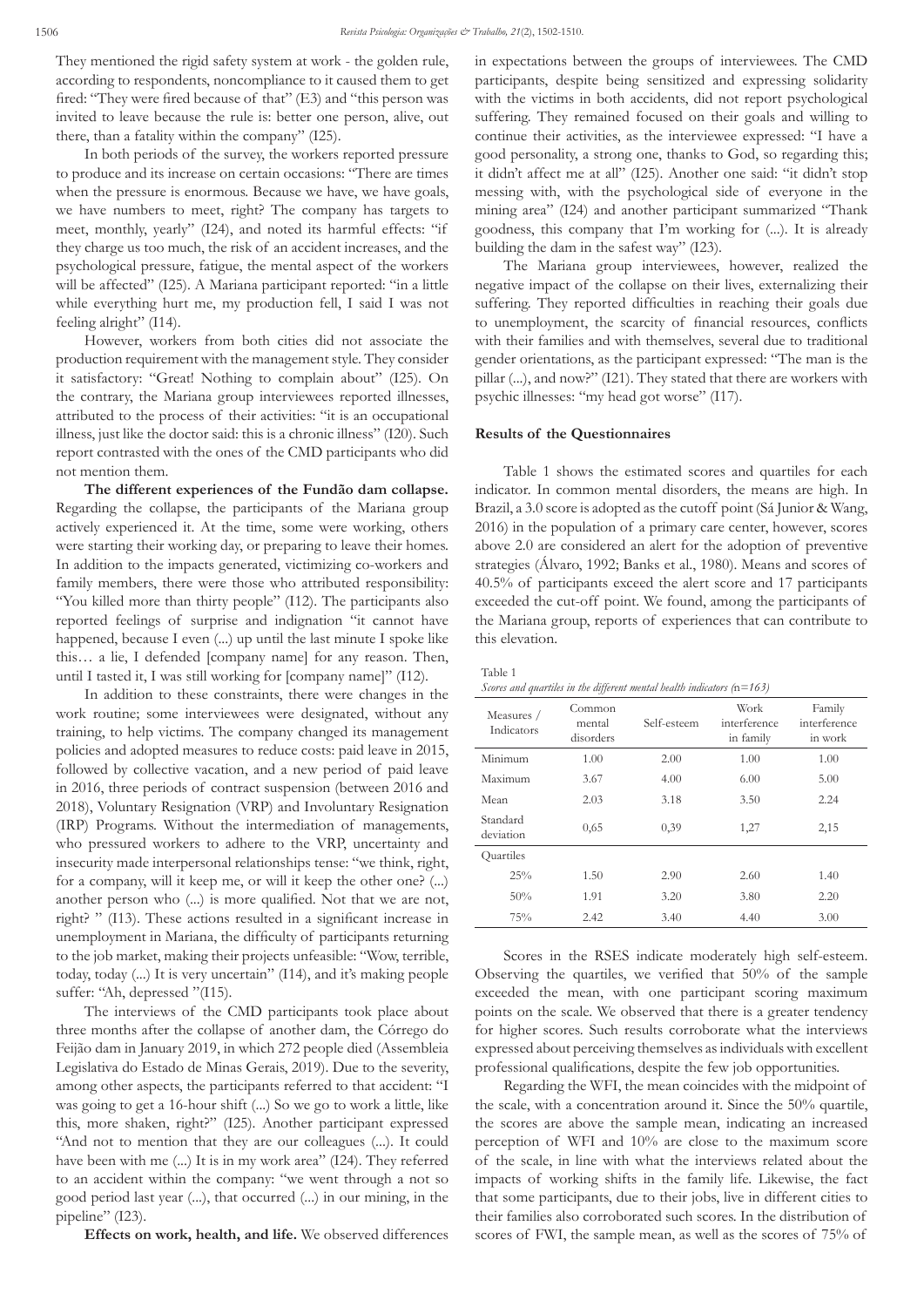the participants, are below the midpoint of the scale, indicating a decreased perception of family interference in work.

We applied cluster analysis to approximate the general mental health settings shared by the sample, based on the measured indicators. We identified five different profiles (Table 2).

| I |  |
|---|--|
|   |  |

*Mental Health Profiles (*N*=163)*

| Mental Health Indicators    | Mental Health Profiles |      |      |      |      |
|-----------------------------|------------------------|------|------|------|------|
|                             |                        | Н    | Ш    | IV   | V    |
| Common Mental Disorders     | 2.62                   | 2.46 | 1.93 | 1.80 | 1.65 |
| Self-esteem                 | 3.04                   | 3.12 | 3.02 | 3.32 | 3.32 |
| Work interference in family | 5.07                   | 4.68 | 3.71 | 3.14 | 1.66 |
| Family interference in work | 3.94                   | 1.93 | 3.04 | 1.54 | 1.51 |
| Participants                | 18                     | 35   | 39   | 36   | 35   |

The examination of the referred Table, allowed us to describe the five profiles as follows:

• Profile I (18 participants). These individuals had a conflicting work-family relationship, with the highest mean scores among the profiles of these indicators. In other words, they experience a high degree of difficulty in matching work demands with family members and, at the same time, perceive a moderately high family interference in work. They had the greatest tendency to common mental disorders and, despite they have achieved a moderate score on the self-esteem scale, their mean in this indicator is below the sample.

• Profile II (35 participants). These individuals perceived high WFI, but low FWI (lower than the sample mean and below the midpoint of the scale). The common mental disorders mean is above the alert point and is worrying because it corresponds to 21.5% of the participants. The self-esteem score is moderately high, close to the sample mean.

• Profile III (39 participants). Individuals in this profile perceived the moderate existence of conflict between work and family, presenting both indicators in moderate degrees. They tended to have low scores for common mental disorders, below the midpoint (2.5 of the scale) and the alert point (Álvaro, 1992; Banks et al., 1980). The mean self-esteem score is below the sample mean; however, it remains moderate.

• Profile IV (36 participants). The members of this profile perceived the WFI to the midpoint, but a lesser extent than the previous profiles. They attributed the second lowest score, among the profiles (below the midpoint), to the FWI. The mean score for common mental disorders (the third lowest among profiles) is below the midpoint and the alert point (Álvaro, 1992; Banks et al., 1980). They had a moderately high RSES mean, above the sample mean.

Profile V (35 participants). These individuals showed moderately high self-esteem, which is combined with the lowest scores for common mental disorders in the sample and little difficulty in matching work demands with family members.

We examined the distribution of participants in the clusters, according to their workplace (Table 3). The percentages suggest a slight tendency towards a predominance of workers from the Mariana group in clusters 1 and 2, however the results of applying the chi-square do not significantly reject the independence between clusters and workplaces ( $\chi$ 2 = 3.19, *SD* = 4, *p* = 0.53).

We then applied the t-test to compare the scores obtained in each scale in Mariana and CMD and found a significant relationship between the scores of common mental disorders and the place of work ( $F = 19.19$ ,  $t = 5.96$ ,  $p \leq .001$ ), where the Mariana miners showed a greater tendency towards common mental disorders.

| Table 3                                                             |  |
|---------------------------------------------------------------------|--|
| Distribution of participants per cluster and city of work $(N=163)$ |  |

| Cluster                                | City/place of work |           |  |
|----------------------------------------|--------------------|-----------|--|
|                                        | Mariana            | $\rm CMD$ |  |
| T                                      | 72.2%              | 27.8%     |  |
| П                                      | 77.1%              | 22.9%     |  |
| Ш                                      | $66.7\%$           | 33.3%     |  |
| IV                                     | $61.1\%$           | 38.9%     |  |
| V                                      | $60.0\%$           | $40.0\%$  |  |
| Total                                  | 66.9%              | $33.1\%$  |  |
| $\chi$ 2 = 3.19; $d\neq$ 4; $p$ = 0.53 |                    |           |  |

#### **Discussion**

We observe that the living and working conditions of the participants are similar. Such conditions originated in the practice of mining companies (Minayo, 2004). Despite this, the two cities are at the extremes of the mining cycle, which is based on soil contents and measured reserve (quantity of ore in the mine). Ore reduction generates a higher cost for extraction and may encourage companies to migrate their investments to more profitable areas. CMD, whose iron content is 65% and with reserves at the beginning of the mining cycle, is in the initial phase of the process in which the company seeks to assume an expressive role in the city and in society, contributing to improvements in living conditions, such as in health and education, according to interviewees. It seeks to insert itself in the community and to organize local life (Minayo, 2004), encouraging productive specialization and the emergence of political and social dependence, the ore dependence (Coelho, 2018).

In Mariana there is a slowdown in the mining process, also caused by the decrease in the percentage of iron found (currently 45%) and evidenced by the decline in municipal tax collection (Prefeitura Municipal de Mariana, 2019). This situation led to a loss of popular support for the company that owns Fundão and its workers. Despite the demonstrations for the return of the company's activities, some people blamed the participants for the dam collapse and the consequent economic decline in the city. Applying, then, the concept of social position (importance of position in the social structure recognized by others) that we mentioned, considered in the ecological and social causation models in the introduction, we understand that there were losses for the miners in Mariana.

Warr (1987) pointed out that the valued social position is one of the environmental characteristics that influences mental health and the negative effect of its loss. According to Mirowsky and Ross (1989), the social position affects the perception of society and human relations, which is essential for understanding the patterns of malaise in individuals. Ansoleaga and Toro (2010) reported a greater predisposition for the development of depressive symptoms among Chilean miners, in a situation of low social support. In the present research, the participants of the Mariana group showed a greater tendency towards common mental disorders, corroborating the findings of these authors.

Similar corporate management strategies, such as better wages, working conditions, PRS, and indirect wages, contributed to attracting and securing their workforce, reported by the individuals of the CMD group as their first opportunity to acquire goods. The incentives for continuing education of workers raised their educational level, contributed to the efficiency and productivity of companies and the creation of an image of excellence by miners, corroborating a previous study (Minayo, 2004), also contributing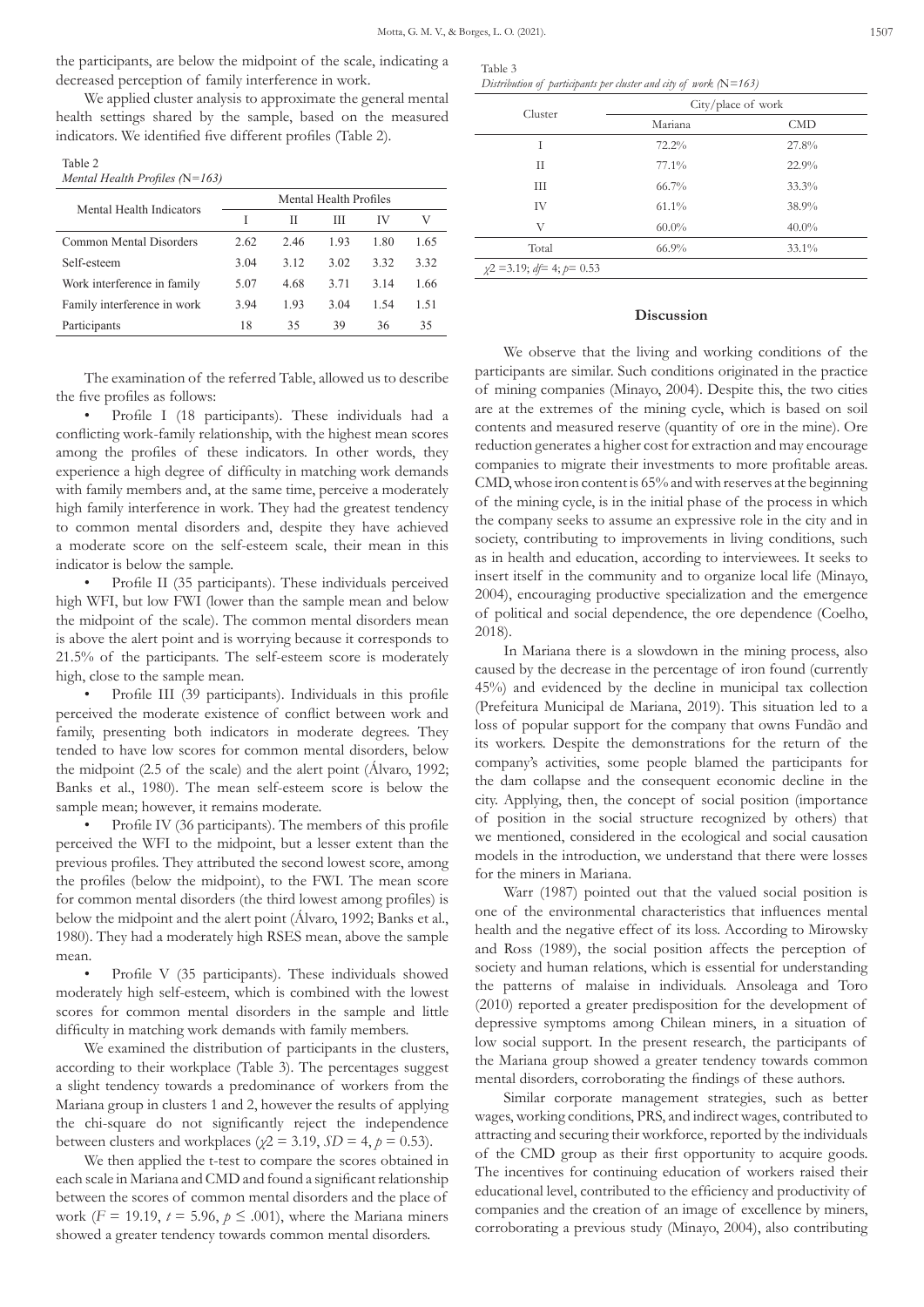to the moderately high self-esteem of the sample, observed in all clusters. It is higher than among Spanish miners (Vázquez Morejón, García-Boveda, & Jiménez, 2004), similar to the Chilean sample of Rojas-Barahona, Zegers, and Förster (2009), showing a high trend regarding to the study with 53 nations, and below the Argentine population (Góngora & Casullo, 2009).

We believe that a moderately high self-esteem is an aspect that can favor the search for better working and living conditions and help the participants of the Mariana group to reorganize their lives. However, the return to the job market, according to reports, has been in lower working conditions and wages, with less training requirements. In terms of the ecological model (Warr, 1987) there is an impoverishment of the social environment in terms of the opportunity to use skills, the realization of external goals, and economic availability. These aspects can result in mental health damage. In the case of the participants, it can represent suffering, as it affronts the miners' self-esteem, partly built on their professional activities, as we have already commented.

We also observed that there were no reports of illnesses related to the work process by individuals of the CMD group. We considered that it can be related to the difference in the time of activity of the mining companies, which have operated for 43 years in Mariana and 12 years in CMD (Dias & Oliveira, 2018; Rosa, 2019). This may imply both less exposure to risks and the use of new technologies, a fact that seems to support this belief among the CMD workers, of greater security in the mining process, especially of the tailings dam. We also consider the possibility of constraints in expressing illnesses at work, due to a culture of toxic masculinity, based on hard work to acquire goods, and the lack of expression of emotional stress/tension or mental health problems detected in this type of activity (Kotera et al., 2019; Seaton et al., 2019).

The adversities in the work process reported by the CMD group refer to working in shifts, a possible cause of work interference in the family (Barbosa & Borges, 2011) as well as the fact that several participants live in a different city from their families, which can accentuate the work-family conflict.

Regarding the collapse and its consequences, the interviewees of the Mariana group reported pressure to adhere to the termination programs, as well as the worsening of interrelationships. Both aspects constitute a risk to mental health (C. Fernandes & Pereira, 2016; Palma Contreras et al., 2018; Rabelo et al., 2018; Warr, 1987). Likewise, reports of difficulties in achieving their goals due to unemployment and/or scarcity of financial resources, according to Llosa-Fernandes et al. (2018), increases the risk of depression and anxiety. We also observed an increase in family conflicts due to the difficulty in providing the same previous living conditions. Among the participants, several expressed guilt, signaling traditional gender role orientations, which Eby, Maher, and Butts (2010) pointed out as responsible for accentuating the work-family conflict. Such situations, in addition to the already mentioned losses of social support, generate stressful psychosocial conditions, which can negatively contribute to mental health (Marchand & Durand, 2011).

Although the reports of the CMD interviewees denote that the ruptures of the dams caused apprehensions regarding the exercise of their activities and demonstrate empathy for colleagues who were physically victimized by the tailings, they showed fewer tendency to common mental disorders.

Therefore, we can observe that, from the Fundão dam collapse, the group of workers from Mariana experienced significant losses, showing unfavorable environmental conditions considering Warr's model (1987).

Such losses also mean marked changes in social position that,

according to Mirowsky and Ross (1989), can generate impotence and social isolation (types of alienation), accentuate inequality, generating the feeling of injustice, which contribute to the increased feelings of malaise (depression and anxiety). For these authors, the conditions that produce certain events and/or their consequences, as well as the active answers to them, are largely responsible for the psychological impact of the event, which we understand to have occurred to the participants of the Mariana group.

### **Closing Remarks**

We reached the objective of this study, by empirically evidencing that the working and living conditions, as well as the mental health, of mining workers, who were working when the dam broke in Mariana, differ from those miners working in another mining location, and are unfavorable considering the ecological, social causation, and biopsychosocial models that explain the relationship between mental health and work.

We emphasize that the accentuated changes in social position contributed to intensifying feelings of malaise, depression, and anxiety (Mirowsky & Ross, 1989; Warr, 1987).

A limitation of the present study resulted from the choice, in the field activities, of two groups with people who are overly sensitive to the collapses of tailings dams. This fact led us to decide not to use structured questionnaires that cover living and working conditions, as we believe that an extensive protocol would be impossible to apply. Such aspects which, in the models mentioned in the introduction, are antecedent components, were explored exclusively in the interviews. Although we report statements by interviewees of the Mariana group that refer to the nexus between such aspects and mental health, we did not directly explore them, since it was not the objective of this study. Researchers who can build other means of access to participants can explore this link.

Additionally, this obstacle has grown in CMD, preventing us from reaching a closer number of participants to the Mariana group. This difficulty, perhaps, may have contributed to hiding differences in the distribution of clusters. With more participants in the CDM group, we would be able to go deeper into some statistical analysis. The situation also reflected the influence of living and working conditions in mining, as the CDM field activity took place in April 2019, about three months after the Córrego de Feijão dam collapse that killed 272 people (ALEMG, 2019), and workers were afraid to participate, many because of possible retaliation by their company.

Finally, we note that we must understand the results in order to focus on the need to develop protective and follow-up actions for workers involved in large-scale events/accidents, even if they have not been physically affected, as the psychosocial effects are numerous.

#### **References**

- Aguiar, C. V. N., & Bastos, A. V. B. (2013). Tradução, adaptação e evidências de validade para a medida de Conflito trabalho-família. *Avaliação Psicológica, 12*(2), 203-212. Retrieved from [http://pepsic.bvsalud.org/pdf/avp/v12n2/](http://pepsic.bvsalud.org/pdf/avp/v12n2/v12n2a11.pdf) [v12n2a11.pdf](http://pepsic.bvsalud.org/pdf/avp/v12n2/v12n2a11.pdf)
- Álvaro, J. L. (1992). *Desempleo y bienestar psicológico.* Madrid: Siglo Veintiuno de España Editores.
- Assembleia Legislativa do Estado de Minas Gerais, ALEMG (2019). *CPI da*  barragem de Brumadinho, Relatório Final. Retrieved from [https://www2.](https://www2.camara.leg.br/atividade-legislativa/comissoes/comissoes-temporarias/parlamentar-de-inquerito/56a-legislatura/cpi-rompimento-da-barragem-de-brumadinho/documentos/outros-documentos/relatorio-final-cpi-assembleia-legislativa-mg) [camara.leg.br/atividade-legislativa/comissoes/comissoes-temporarias/](https://www2.camara.leg.br/atividade-legislativa/comissoes/comissoes-temporarias/parlamentar-de-inquerito/56a-legislatura/cpi-rompimento-da-barragem-de-brumadinho/documentos/outros-documentos/relatorio-final-cpi-assembleia-legislativa-mg) [parlamentar-de-inquerito/56a-legislatura/cpi-rompimento-da-barragem](https://www2.camara.leg.br/atividade-legislativa/comissoes/comissoes-temporarias/parlamentar-de-inquerito/56a-legislatura/cpi-rompimento-da-barragem-de-brumadinho/documentos/outros-documentos/relatorio-final-cpi-assembleia-legislativa-mg)[de-brumadinho/documentos/outros-documentos/relatorio-final-cpi](https://www2.camara.leg.br/atividade-legislativa/comissoes/comissoes-temporarias/parlamentar-de-inquerito/56a-legislatura/cpi-rompimento-da-barragem-de-brumadinho/documentos/outros-documentos/relatorio-final-cpi-assembleia-legislativa-mg)[assembleia-legislativa-mg](https://www2.camara.leg.br/atividade-legislativa/comissoes/comissoes-temporarias/parlamentar-de-inquerito/56a-legislatura/cpi-rompimento-da-barragem-de-brumadinho/documentos/outros-documentos/relatorio-final-cpi-assembleia-legislativa-mg)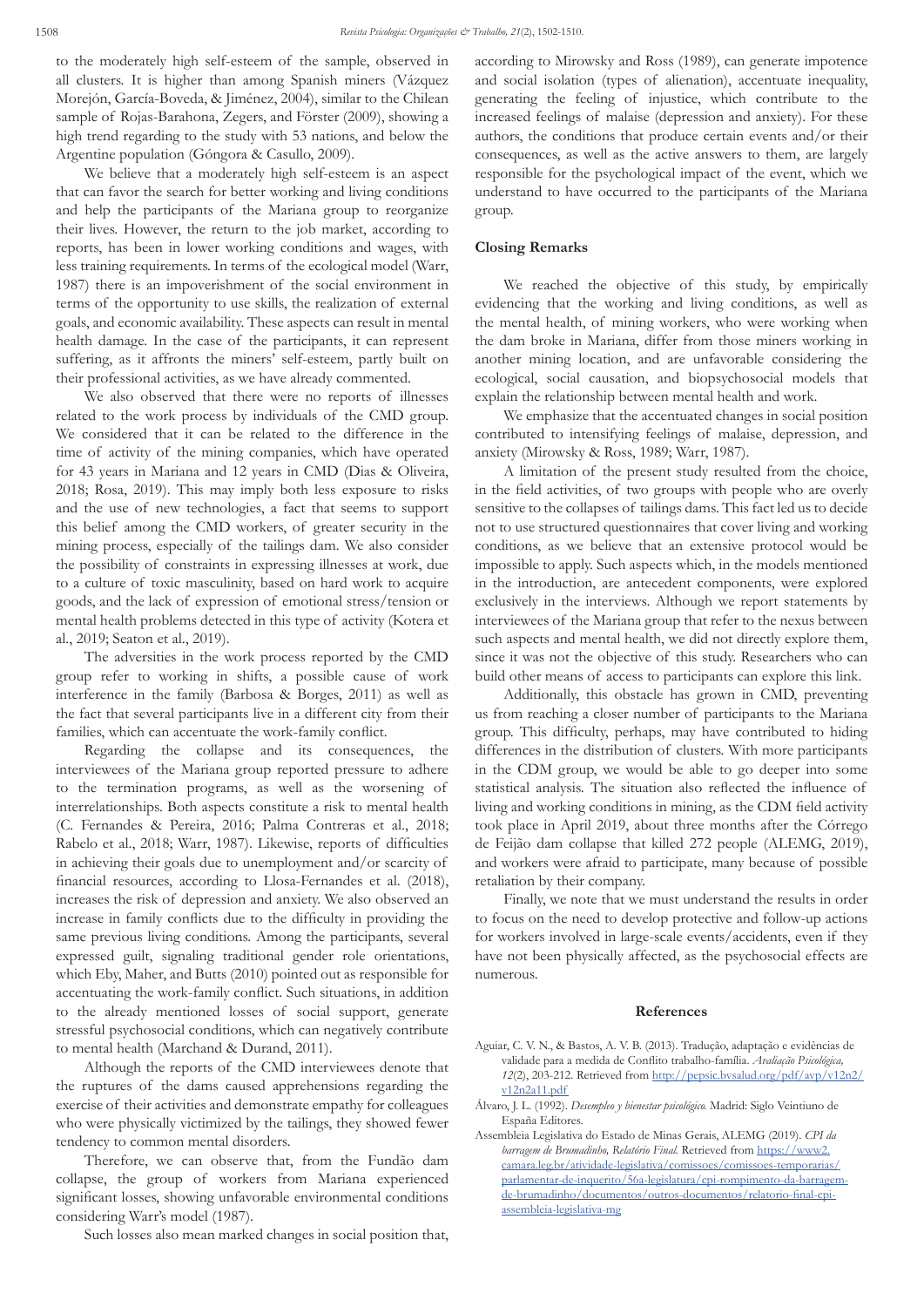- Ansoleaga Moreno, E., & Toro, J. P. (2010). Factores psicosociales laborales asociados a riesgo de sintomatología depresiva de una empresa minera. *Salud de los Trabajadores, 18*(1), 7-16. Retrieved from [http://www.redalyc.org/](http://www.redalyc.org/articulo.oa?id=375839295002) [articulo.oa?id=375839295002](http://www.redalyc.org/articulo.oa?id=375839295002)
- Azevedo, A. L., & Freitas, M. (2019). Os impactos à Saúde dos trabalhadores e da população atingida pelo acidente de trabalho ampliado da Samarco, Vale e BHP Billiton. In T. M. M. Pinheiro, M. V. Polignano, E. M. A. Goulart, & J. C. Procópio (Eds.), *Mar de lama da Samarco na bacia do Rio Doce: em busca de respostas* (pp. 161-79). Belo Horizonte: Instituto Guaicuy.
- Banks, M. H., Clegg, C. W., Jackson, P. R., Kemp, N. J., Stafford, E. M., & Wall, T.D. (1980). The use of the General Health Questionnaire as an indicator of mental health in occupational studies. *Journal of Occupational Psychology, 53*(3), 187-194. [https://doi.org/10.1111/j.2044-8325.1980.tb00024.x](https://doi.org/10.1111/j.2044-8325.1980.tb00024.x )
- Bardin, L. (2011). *Análise de Conteúdo* (L. A. Reto & A. Pinheiro, Trans.). São Paulo: Edições 70. (Originally published in French in 1977).
- Barbosa, S. C., & Borges, L. O. (2011). Saúde mental e diferentes horários de trabalho para operadores de petróleo. *Estudos de Psicologia (Campinas), 28*(2), 163-73.<https://doi.org/10.1590/S0103-166X2011000200004>
- Batistella, C. (2007). Abordagens contemporâneas do conceito de saúde. In F. A. Fonseca & A. M. A. Corbo, (Eds.), *O território e o processo saúde-doença* (pp. 51-86). Rio de Janeiro: PSJV/Fiocruz. Retrieved from [http://www.retsus.](http://www.retsus.fiocruz.br/upload/documentos/territorio_e_o_processo_2_livro_1.pdf ) [fiocruz.br/upload/documentos/territorio\\_e\\_o\\_processo\\_2\\_livro\\_1.pdf](http://www.retsus.fiocruz.br/upload/documentos/territorio_e_o_processo_2_livro_1.pdf )
- Benavides, F. G., Ruiz-Frutos, C., & García, A. M. (2004). Trabajo y salud. In F. G. Benavides, C. Ruiz-Frutos, & A. M. García (Eds.), *Salud laboral: Conceptos y técnicas para la prevención de riesgos laborales* (pp. 37-48). Barcelona: Masson.
- Benavides, F. G., Delclós, J., & Serra, C. (2018a). Estado del bienestar y salud pública, una relación que debe ser actualizada. *Gaceta Sanitaria, 32*(2), 193- 197.<https://doi.org/10.1016/j.gaceta.2017.07.006>
- Benavides, F. G, Delclós, J., & Serra, C. (2018b). Estado de bienestar y salud pública: el papel de la salud laboral. *Gaceta Sanitaria, 32*(4), 377-380. [https://](https://doi.org/10.1016/j.gaceta.2017.07.007 ) [doi.org/10.1016/j.gaceta.2017.07.007](https://doi.org/10.1016/j.gaceta.2017.07.007 )
- Brasil (2000). Lei n 10.101, de 19 de dezembro de 2000. Retrieved from [http://](http://www.planalto.gov.br/ccivil_03/leis/l10101.htm ) [www.planalto.gov.br/ccivil\\_03/leis/l10101.htm](http://www.planalto.gov.br/ccivil_03/leis/l10101.htm )
- Brasil, Agência Nacional de Mineração, ANM (2020a). *Informe Mineral 1º,*  2019. Retrieved from [http://www.anm.gov.br/dnpm/publicacoes/serie](http://www.anm.gov.br/dnpm/publicacoes/serie-estatisticas-e-economia-mineral/informe-mineral/publicacoes-nacionais/informe_mineral_1_2019.pdf)[estatisticas-e-economia-mineral/informe-mineral/publicacoes-nacionais/](http://www.anm.gov.br/dnpm/publicacoes/serie-estatisticas-e-economia-mineral/informe-mineral/publicacoes-nacionais/informe_mineral_1_2019.pdf) [informe\\_mineral\\_1\\_2019.pdf](http://www.anm.gov.br/dnpm/publicacoes/serie-estatisticas-e-economia-mineral/informe-mineral/publicacoes-nacionais/informe_mineral_1_2019.pdf)
- Brasil, Ministério de Minas e Energia (2020b). *Boletim do Setor Mineral [Julho].*  Retrieved from [http://www.mme.gov.br/documents/36108/1006289/](http://www.mme.gov.br/documents/36108/1006289/Boletim+do+Setor+Mineral+-+julho+2020/abcdb81f-e8e6-dd16-243f-87e97f23f418 ) [Boletim+do+Setor+Mineral+-+julho+2020/abcdb81f-e8e6-dd16-243f-](http://www.mme.gov.br/documents/36108/1006289/Boletim+do+Setor+Mineral+-+julho+2020/abcdb81f-e8e6-dd16-243f-87e97f23f418 )[87e97f23f418](http://www.mme.gov.br/documents/36108/1006289/Boletim+do+Setor+Mineral+-+julho+2020/abcdb81f-e8e6-dd16-243f-87e97f23f418 )
- Borges, L. O., & Argolo, J. C. T. (2002). Adaptação e validação de uma escala de bem-estar psicológico para uso em estudos ocupacionais. *Avaliação Psicológica, 1*(1), 17-27. Retrieved from [http://pepsic.bvsalud.org/pdf/avp/](http://pepsic.bvsalud.org/pdf/avp/v1n1/v1n1a03.pdf) [v1n1/v1n1a03.pdf](http://pepsic.bvsalud.org/pdf/avp/v1n1/v1n1a03.pdf)
- Canguilhem, G. (2009). *O normal e o patológico.* (M. T. R.C. Barrocas, trans.; M. B. Motta, rev. técnico). Rio de Janeiro: Forense-Universitária (Originally published in French in 1977).
- Coelho, T. P. (2018). Minério-dependência em Brumadinho e Mariana. *Lutas Sociais, 22*(41), 252-267. Retrieved from [http://revistas.pucsp.br/ls/article/](http://revistas.pucsp.br/ls/article/view/46681) [view/46681](http://revistas.pucsp.br/ls/article/view/46681)
- Dias, A.L. F., & Oliveira, F. L. (Eds.). (2018). *Violações de direitos e dano ao projeto de vida no contexto da mineração.* São Carlos: Editora Scienza.
- Eby, L.T. P., Maher, C. P., & Butts, M. M. (2010). The Intersection of Work and Family Life: The Role of Affect. *Annual Review of Psychology, 61*, 599-622. [https://doi.org/10.1146/annurev.psych.093008.100422](https://doi.org/10.1146/annurev.psych.093008.100422 )
- Fernandes, F. R. C., Araujo, E. C., & Olivieri, R. D. (2014). *Banco de dados do CETEM/MCTI disponibiliza mais de uma centena de estudos de caso sobre os impactos socioambientais da mineração no território brasileiro.* 2º Simpósio Brasileiro de Saúde & Ambiente (2ºSIBSA). Belo Horizonte. Retrieved from [http://](http://verbetes.cetem.gov.br/verbetes/Texto.aspx?p=9&s=1 ) [verbetes.cetem.gov.br/verbetes/Texto.aspx?p=9&s=1](http://verbetes.cetem.gov.br/verbetes/Texto.aspx?p=9&s=1 )
- Fernandes, C., & Pereira, A. (2016). Exposure to psychosocial risk factors in the context of work: a systematic review. *Revista de Saúde Pública, 50*, 24. [https://](https://doi.org/10.1590/S1518-8787.2016050006129 ) [doi.org/10.1590/S1518-8787.2016050006129](https://doi.org/10.1590/S1518-8787.2016050006129 )
- Góngora, V. C. & Casullo, M. M. (2009). Validación de la escala de autoestima de Rosenberg en población general y en población clínica de la Ciudad de Buenos Aires. *Revista Iberoamericana de Diagnóstico y Evaluación/ e Avaliação Psicológica, 1*(27), 179-194. Retrieved from [http://www.redalyc.org/articulo.](http://www.redalyc.org/articulo.oa?id=459645443010) [oa?id=459645443010](http://www.redalyc.org/articulo.oa?id=459645443010)
- Hutz, C. S., & Zanon, C. (2011). Revisão da adaptação, validação e normatização da escala de autoestima de Rosenberg. *Avaliação Psicológica, 10*(1), 41-49. Retrieved from <http://pepsic.bvsalud.org/pdf/avp/v10n1/v10n1a05.pdf>
- Instituto Brasileiro de Geografia e Estatística, IBGE (2020). Cidades. Retrieved from <https://cidades.ibge.gov.br/brasil/mg/>
- Instituto Brasileiro de Mineração, IBRAM (2020). *Divulgação de Informações 2019, Setor Mineral.* Retrieved from [http://portaldamineracao.com.br/wp](http://portaldamineracao.com.br/wp-content/uploads/2020/02/dados_coletiva_12fev20_imprensa_versao_final.docx )[content/uploads/2020/02/dados\\_coletiva\\_12fev20\\_imprensa\\_versao\\_final.](http://portaldamineracao.com.br/wp-content/uploads/2020/02/dados_coletiva_12fev20_imprensa_versao_final.docx ) [docx](http://portaldamineracao.com.br/wp-content/uploads/2020/02/dados_coletiva_12fev20_imprensa_versao_final.docx )
- Kotera, Y., Green, P., & Sheffield, D. (2019). Mental Health Shame of UK Construction Workers: Relationship with Masculinity, Work Motivation, and Self-Compassion. *Journal of Work and Organizational Psychology, 35*, 135-143. <https://doi.org/10.5093/jwop2019a15>
- Llosa-Fernandes, J. A., Menéndez-Espina, S., Agulló-Tomás, E., & Rodríguez-Suárez, J. (2018). Job insecurity and mental health: A meta-analytical review of the consequences of precarious work in clinical disorders. *Anales de Psicología, 34*(2), 211-223. <https://doi.org/10.6018/analesps.34.2.281651>
- Marchand, A., & Durand, P. (2011). Psychosocial and biological indicators in the evaluation of and intervention in mental health problems in the work. *Health care papers, 11*(Special issue), 6-19. [https://doi.org/10.12927/](https://doi.org/10.12927/hcpap.2011.22407) [hcpap.2011.22407](https://doi.org/10.12927/hcpap.2011.22407)
- Martín, A. D. (2010). European Work-Related Negative Experience: A Unification Model of Poor Employee Well-Being and Work-Related Mental Ill-Health and Substance Consumption. *Psychologist, 15*(2), 109-120. [https://](https://doi.org/10.1027/1016-9040/a000009 ) [doi.org/10.1027/1016-9040/a000009](https://doi.org/10.1027/1016-9040/a000009 )
- Melo, C. F., Cavalcante, A. K. S., & Façanha, K. Q. (2019). Invisibilização do adoecimento psíquico do trabalhador: limites da integralidade na rede de atenção à saúde. *Trabalho, Educação e Saúde, 17*(2). [https://doi.](https://doi.org/10.1590/1981-7746-sol00201 ) [org/10.1590/1981-7746-sol00201](https://doi.org/10.1590/1981-7746-sol00201 )
- Minayo, M. C. S. (2004). *De ferro e flexíveis: marcas do estado empresário e da privatização na subjetividade operária.* Rio de Janeiro. Garamound.
- Minayo, M. C. S. (2014). *O desafio do conhecimento: Pesquisa qualitativa em saúde.* São Paulo: Hucitec.
- Mirowsky, J., & Ross, C. E. (1989). *Social causes of psychological distress.* New York: Aldine de Gruyter.
- Moulin, M. G. B., & Moraes, A. B. D. (2010). Vamos fazer poeira! Fontes e expressões da pressão no trabalho do setor de rochas ornamentais no Espírito Santo. *Revista Brasileira de Saúde Ocupacional, 35*(122), 192-200. Retrieved from [https://www.scielo.br/pdf/rbso/v35n122/a03v35n122.pdf](https://www.scielo.br/pdf/rbso/v35n122/a03v35n122.pdf )
- Motta, G. M. V., & Borges, L. O. (submitted). *Salud mental de los mineros y la ruptura del embalse de Fundão.*
- Palma Contreras, A., Ahumada Muñoz, M., & Ansoleaga Moreno, E. (2018). ¿Cómo afrontan la violencia laboral los trabajadores/as chilenos/as? *Psicoperspectivas, 17*(3), 1-13. [https://doi.org/10.5027/psicoperspectivas](https://doi.org/10.5027/psicoperspectivas-vol17-issue3-fulltext-1288 )[vol17-issue3-fulltext-1288](https://doi.org/10.5027/psicoperspectivas-vol17-issue3-fulltext-1288 )
- Parreiras, M. (2017). Riscos em mineração. In V. A. Filgueiras (Eds.), *Saúde e Segurança do Trabalho no Brasil* (pp.421-474). Brasília. Gráfica Movimento.
- Prefeitura Municipal de Mariana, Secretaria Municipal de Saúde (2019). *Atualização do Plano Municipal de Planejamento e Gerenciamento de Ações de Recuperação em Saúde após o Rompimento da Barragem de Rejeito da Samarco em Bento Rodrigues, Mariana – MG.* Retrieved from [http://www.mpf.mp.br/mg/](http://www.mpf.mp.br/mg/sala-de-imprensa/docs/plano-de-acao-mariana.pdf) [sala-de-imprensa/docs/plano-de-acao-mariana.pdf](http://www.mpf.mp.br/mg/sala-de-imprensa/docs/plano-de-acao-mariana.pdf)
- Rabelo L. D. B. C., Silva, J. M. A., & Lima, M. E. A. (2018). Trabalho e adoecimento psicossomático: reflexões sobre o problema do nexo. *Psicologia: Ciência e Profissão, 38*(1), 116-128. [https://doi.org/10.1590/1982-](https://doi.org/10.1590/1982-3703000932017) [3703000932017](https://doi.org/10.1590/1982-3703000932017)
- Rojas-Barahona, C. A., Zegers, B. P., & Förster, C. E. M. (2009). La escala de autoestima de Rosenberg: Validación para Chile en una muestra de jóvenes adultos, adultos y adultos mayores. *Revista Médica de Chile, 137*, 791-800. Retrieved from <https://scielo.conicyt.cl/pdf/rmc/v137n6/art09.pdf>
- Rosa, D. D. (2019). *Violências e resistências Impactos do rompimento da barragem da Samarco/Vale e BHP Billinton sobre a vida das mulheres atingidas em Mariana-MG*  (Tese de doutorado não publicada). Universidade Federal de Minas Gerais, Belo Horizonte.
- Sá Junior, A. R., & Wang, Y-P (2016). Questionário de Saúde Geral de Goldberg (QSG). In: Gorenstein, C., Wang, Y-P., Hungerbühler, I. (Eds.). *Instrumentos de avaliação em saúde mental.* (pp.77-79). Porto Alegre: Artmed.
- Santos, R. S. P., & Wanderley, L. J. (2016). Dependência de barragem, alternativas tecnológicas e a inação do estado: repercussões sobre o monitoramento de barragens e o licenciamento do fundão. In M. Zonta, & C. Trocate, (Eds.), *Antes fosse mais leve a carga: reflexões sobre o desastre da Samarco/ Vale / BHP Billiton.* Marabá: Editorial iGuana
- Seaton, C. L., Bottorff, J. L., Oliffe, J. L., Medhurst, K., & DeLeenheer, D. (2019). Mental Health Promotion in Male-Dominated Workplaces: Perspectives of Male Employees and Workplace Representatives. *Psychology of Men & Masculinities, 20*(4), 541–552. [https://doi.org/10.1037/men0000182](https://doi.org/10.1037/men0000182 )
- Turato, E. R. (2003). O tratamento e a apresentação dos dados obtidos na pesquisa clínico-qualitativa. In E. R. Turato (Ed.), *Tratado da metodologia da pesquisa clínico-qualitativa. Construção teórico-epistemológica, discussão comparada e aplicação nas áreas da saúde e humanas* (pp. 437-451). Petrópolis: Vozes.
- Vázquez Morejón, A. J., García-Bóveda, R. J., & Jiménez, R. V-M. (2004). Escala de autoestima de Rosenberg: fiabilidad y validez en población clínica española. *Apuntes de Psicología*, 22(2), 247-255. Retrieved from http://ww [apuntesdepsicologia.es/index.php/revista/article/view/53/55](http://www.apuntesdepsicologia.es/index.php/revista/article/view/53/55 )
- Warr, P. (1987). *Work, unemployment, mental health.* New York: Oxford University Press.
- World Health Organization, WHO (2006). *Constitution of the World Health Organization.* Retrieved from [https://www.who.int/governance/eb/who\\_]( https://www.who.int/governance/eb/who_constitution_en.pdf) [constitution\\_en.pdf]( https://www.who.int/governance/eb/who_constitution_en.pdf)